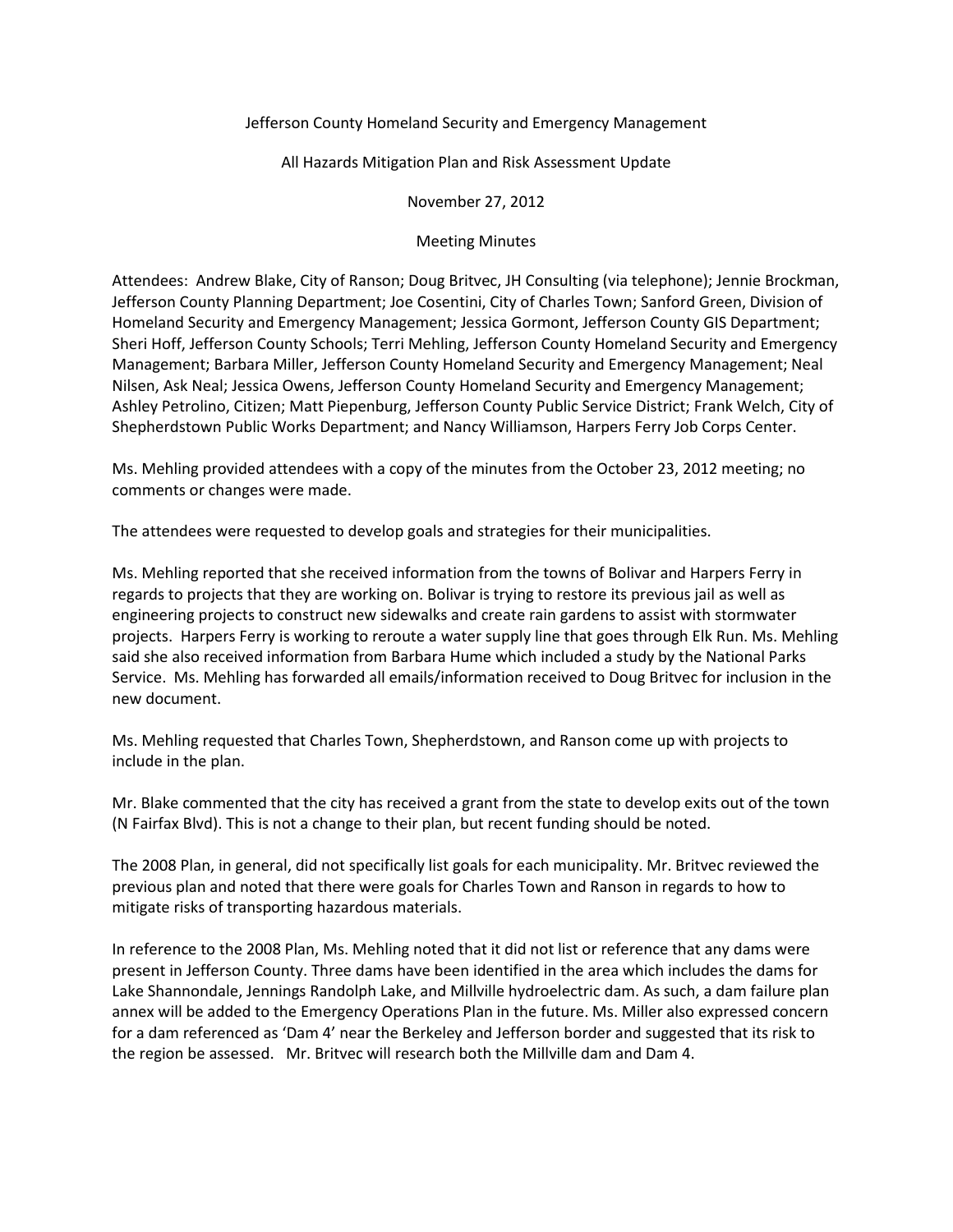Ms. Mehling suggested adding the following as a goal to the plan: "Educate and inform local government and elected officials of the need to consider hazard mitigation in policy and budgetary planning and decision-making processes"

Ashley Petrolino, citizen, had nothing to contribute or add.

Nancy Williamson, Harpers Ferry Job Corps Center, had nothing to contribute or add.

Frank Welch of the Town of Shepherdstown Public Works Department had several contributions and updates to give for his municipality which included:

- Constructing two new water tanks (700,000 gallons each)
- New high service pumps at the new tanks
- New waste water treatment plant is now in use and has two earthquake proof buildings
- New valves in water system (approximately 20)
- New sewage pump station at Maddox Farm and at the Main with a backup generator
- Underground section of electric now running to sewage plant
- In process of designing new water plant with generator
- Planning to expand sewage collection system
- New town hall/police department building since last plan was written.
- Emergency notification system for water system customers is in place.
- Shepherd University is in final completion phase of a pedestrian tunnel under Duke Street

Andy Blake of Ranson reported that the city is involved in or developing the following projects:

- Will install generator for City Hall and Police Department that powers all computer systems
- Upgrades to sewage pump stations as well as the installation of generators
- Completion of Streetscape projects
- Civic Center is now owned by Ranson since last plan was written
- City owns 40 acres to right of Home Depot to protect Flowing Springs and its floodplain, which will be an open space park
- Developed a revitalization program between Charles Town and Ranson that can be accessed at ransonrenewed.com;
- New comprehensive plan and zoning ordinances on the website that lists all projects currently underway
- Will be demolishing the foundry off Mildred Street in 2013 to create open space
- Upgrade to a EPA Municipal Separate Storm Sewer Systems (MS-4) designation for storm water regulations
- New brownfield project will be underway (Kidde plant)
- Charles Town and Ranson are jointly working on a storm water management plan project for Evitts Run Park
- Creating a new linear park off W. Congress Street planned for completion in 2014.

Joe Cosentini of Charles Town announced the following plans the city is working on or has recently completed: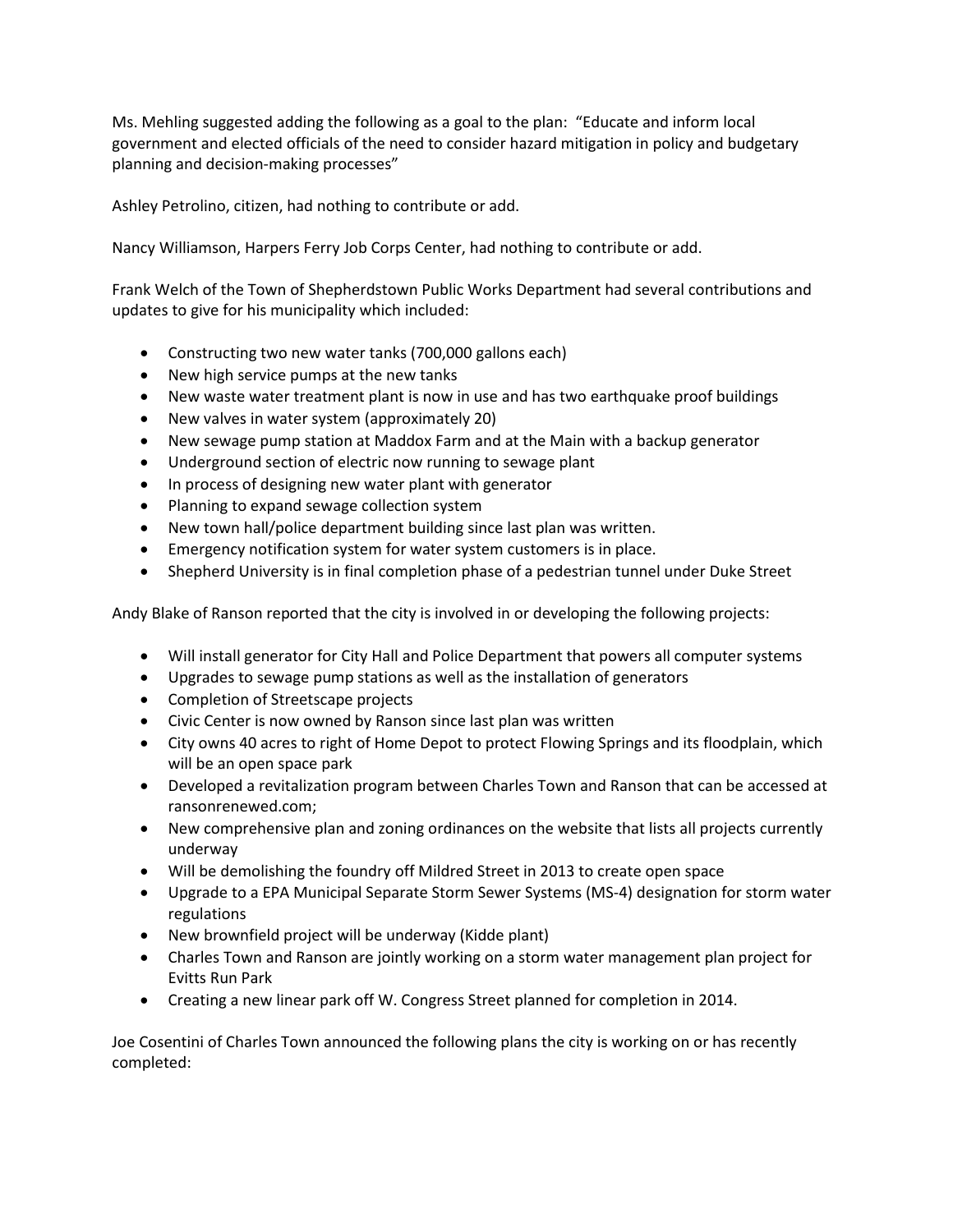- Several generator projects are underway; two for the water plant and one for the police department
- Utility upgrades for wastewater treatment plant at Tuscawilla Hills
- Streetscaping project to include underground utilities (three year timeframe)
- SuperFund site should be cleaned up by the beginning of the next plan
- Updated zoning ordinances

Barbara Miller of Jefferson County Homeland Security and Emergency Management had several suggestions for goals which included the following:

- Computer-aided dispatch will be implemented in 2013
- Develop Dam evacuation plans
- Storm water management projects that tie into the Chesapeake Bay Watershed initiatives
- Prime power surveys for all critical infrastructures; some of these surveys need to be updated as well
- Installation of river gauge in the Potomac River in Shepherdstown
- Pre-wire critical infrastructure buildings for generators in the event that there is a power outage
- Installation of Dynamic Message Board on the new section of Route 9
- Replacement of missing security cameras in Shepherdstown (tunnel and Rumsey monument)
- Backup generators for fire departments that don't yet have them
- Mobile Command Center vehicle upgrades
- New aerial photography occurred in Spring 2012 to enhance current GIS mapping
- L IDAR (light detection and ranging) mapping is planned to begin Spring 2013 to enhance current GIS mapping
- Install UPS systems on traffic signals Department of Highways would be responsible for this goal
- Disaster plan for Shepherd University
- Involve and identify more non-governmental faith-based organizations that can help with disaster aid before, during and after emergency events
- Work with the state of West Virginia to develop a long term recovery plan

Jennie Brockman of Jefferson County Planning Department reported that the following plans are underway:

- Work on the 2014 Comprehensive plan has started
- Have received a storm water grant to review current documents and make them Chesapeake Bay Watershed Initiative compliant
- Rezoning requests

Jessica Gormont of the Jefferson County GIS Department reported these goals and updates:

- The GIS department has combined forces with the Assessor's office and is working on providing online mapping to the public by the end of 2014
- Development of a document management system; this will allow all of the county's documents to be digital and searchable